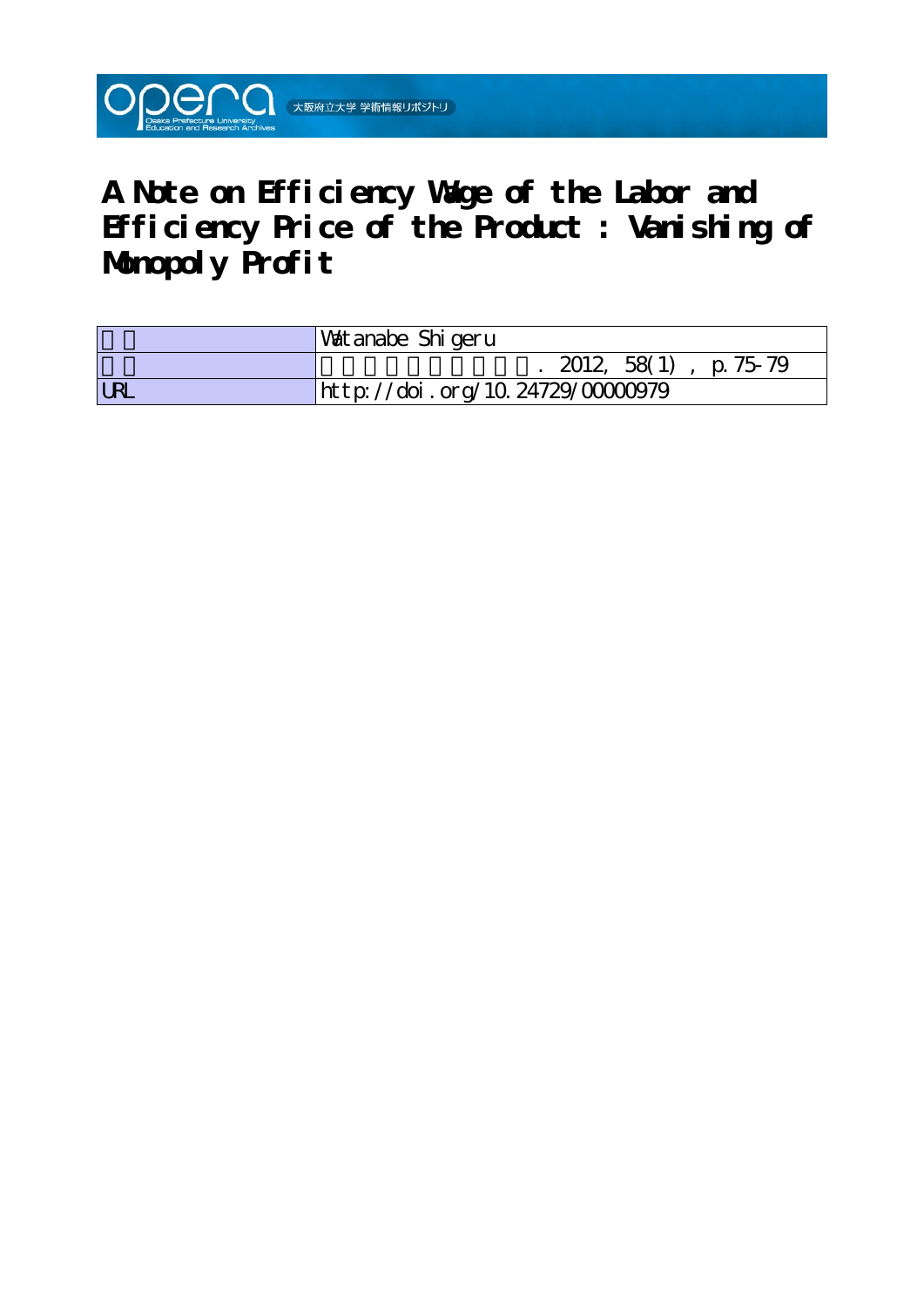# A Note on Efficiency Wage of the Labor and Efficiency Price of the Product ―Vanishing of Monopoly Profit―

## Shigeru Watanabe\*

ABSTRACT: A purpose of this note is to examine the generalized efficiency model where both efficiency wage and efficiency price are taken into consideration.

The efficiency of the laborers may not be kept constant but rather be decreased, even if the wage rate is kept constant, when the products produced by them can obtain higher valuation in the product market and can be sold at the higher price.

Hence, in this note it is assumed that the efficiency of the laborers will depend on the ratio between the wage rate and the price of the products produced by them.

In this note a case of monopoly and monopsony will be considered. From the analysis of this note the following results have been derived.

(ⅰ) If the supply of the labor at the efficiency wage is sufficiently large and the demand for the product at the efficiency price is sufficiently large, the wage rate, the price of the product, the amount of employment, and the supply of the product will not be changed. Hence in the above case, at the efficiency wage and at the efficiency price the price of the product will not be raised nor changed even if the excess demand for the product is positive, while the wage rate is not decreased nor changed even if the excess supply of the labor is positive. Therefore, in this situation the policy of the government to raise the demand for the products will have no effect on the wage rate, the price of the product, the employment level and the production level. (ⅱ) In this generalized efficiency model, the profit of the monopoly will vanish.

Key Words**:** Efficiency Wage, Efficiency Price, Sollow's condition, Monopoly, Monopsony

<sup>\*</sup> Professor of Economics at the University of Osaka Prefecture, 1-1, Gakuencho, Nakaku, Sakai-City, Osaka 599-8531, Japan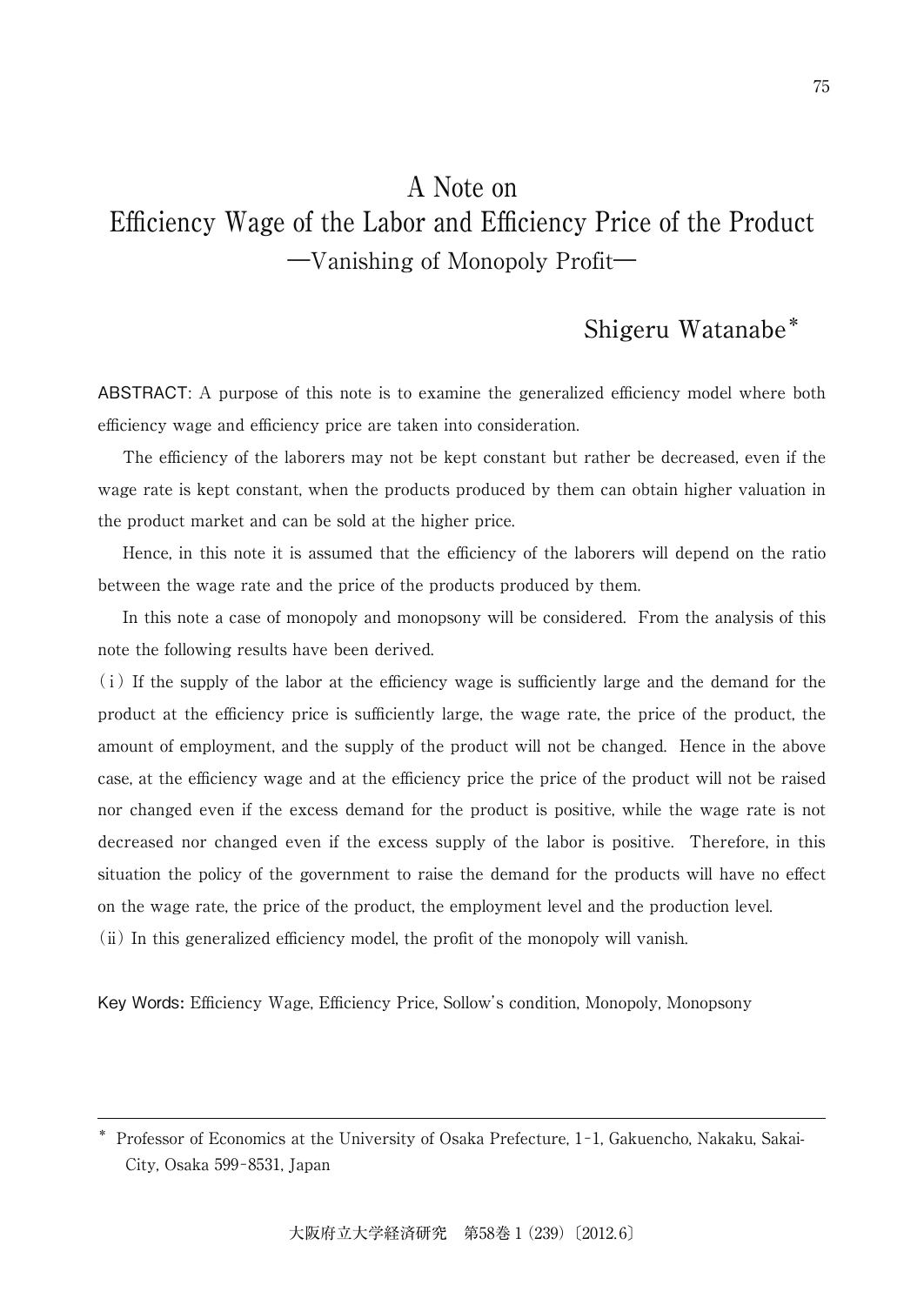### 1. Introduction

A purpose of this note is to examine the generalized efficiency model where both efficiency wage<sup>1</sup> and efficiency price are taken into consideration.

The efficiency of the laborers may not be kept constant but rather be decreased, even if the wage rate is kept constant, when the products produced by them can obtain higher valuation in the product market and can be sold at the higher price.

Hence, in this note it is assumed that the efficiency of the laborers will depend on the ratio between the wage rate and the price of the products produced by them.

In this note a case of monopoly and monopsony will be considered. From the analysis of this note the following results have been derived.

(ⅰ) If the supply of the labor at the efficiency wage is sufficiently large and the demand for the product at the efficiency price is sufficiently large, the wage rate, the price of the product, the amount of employment, and the supply of the product will not be changed. Hence in the above case, at the efficiency wage and at the efficiency price the price of the product will not be raised nor changed even if the excess demand for the product is positive, while the wage rate is not decreased nor changed even if the excess supply of the labor is positive. Therefore, in this situation the policy of the government to raise the demand for the products will have no effect on the wage rate, the price of the product, the employment level and the production level.

(ⅱ) In this generalized efficiency model, the profit of the monopoly will vanish.

In the next section a simple generalized model of the efficiency will be examined considering both the efficiency wage of labor and the efficiency price of product.

In the last section concluding remarks will be given.

#### 2. A Simple Generalized Model of the Efficiency

In this section a simple generalized model of the efficiency will be analyzed considering a case of monopoly and monopsony.

The profit  $\pi$  of firm is denoted by the following equation.

$$
\pi = pQ\left(e\left(\frac{w}{p}\right)l\right) - w l,\tag{1}
$$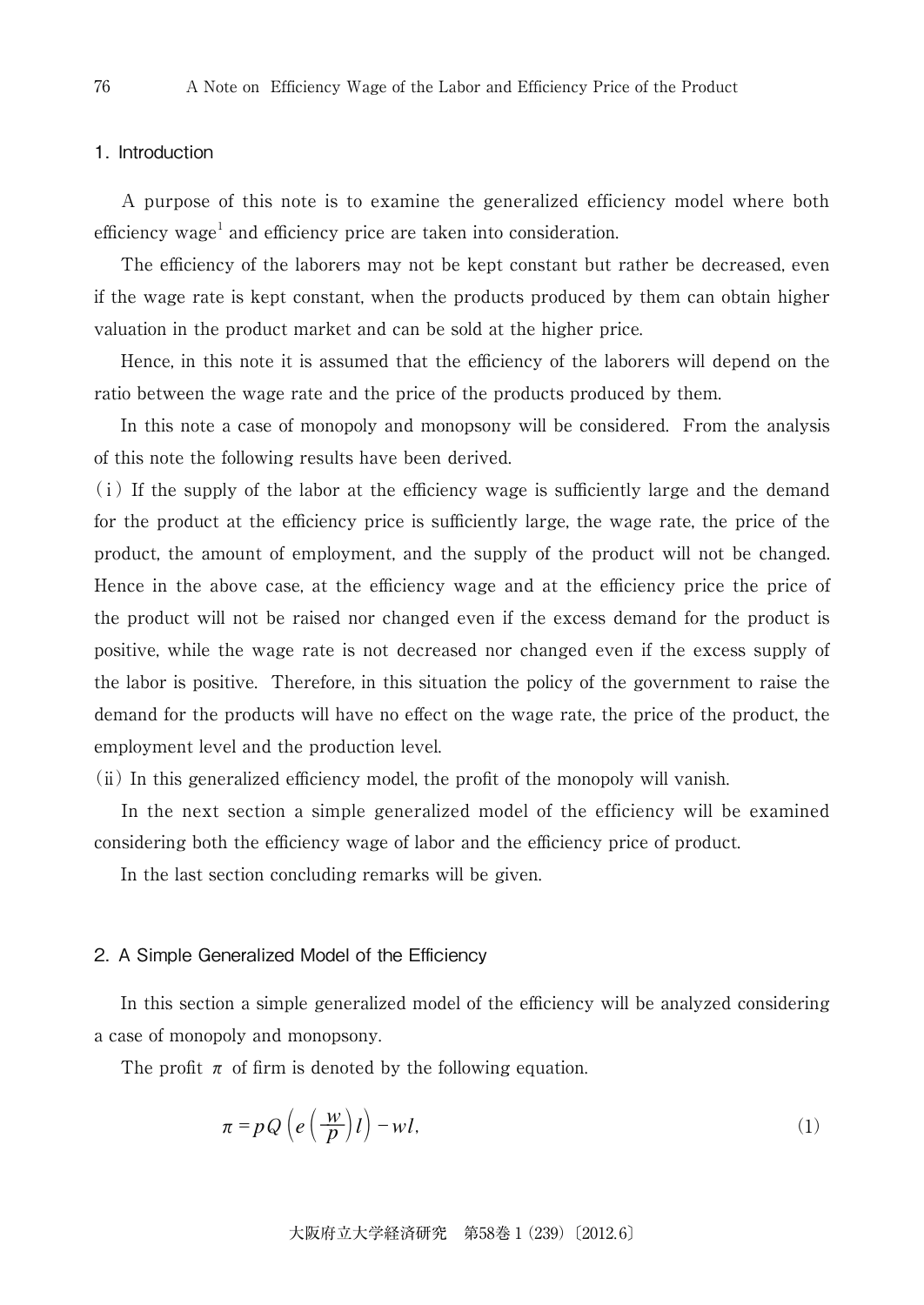where  $p$  is the price of the product produced by the laborer,  $Q$  is the output level,  $e$  is the efficiency of the labor,  $w$  is the wage rate of the labor,  $l$  is the employment of the labor.

Maximizing  $(1)$  with respect to  $w$ ,  $p$ , and  $l$  yields the following first order conditions.

$$
\frac{\partial \pi}{\partial w} = pQ'le' \frac{1}{p} - l = 0,\tag{2}
$$

$$
\frac{\partial \pi}{\partial p} = Q + pQ'le'w(-1)p^{-2} = 0,
$$
\n(3)

$$
\frac{\partial \pi}{\partial l} = p \, Q' e - w = 0. \tag{4}
$$

Second order conditions are assumed to be satisfied.

From  $(2)$ , $(3)$  and  $(4)$   $w^*$ ,  $p^*$  and  $l^*$  can be obtained.

Hence, even if the supply of the labor at the wage rate  $w^*$  is larger than the  $l^*$ , the wage rate  $w^*$ , as is well known, will not be decreased nor changed. In the same way, even if the demand for the product at the price  $p^*$  is larger than  $Q^*$  the price will not be increased nor changed.

Therefore, in this situation the policy of the government to raise the demand for the products will have no effect on the wage rate, the price of the product, the employment level and the production level.

As is shown in the following, from  $(2)(3)$  and  $(4)$  it can straightforwardly be obtained that the profit of the monopoly will vanish in this generalized efficiency model.

From (2) and (4) the Sollow's condition such that the elasticity of the efficiency with respect to  $w/p$  is equal to 1 can be obtained, though  $p$  in this case is not a price level in the sense that the market of the product is competitive. Substituting the relation shown by the equation (4) into the equation (3) using the Sollow's condition yields the above result that the profit of the monopoly will vanish in this generalized efficiency model.

From (4)

$$
pQ' = \frac{w}{e}.\tag{5}
$$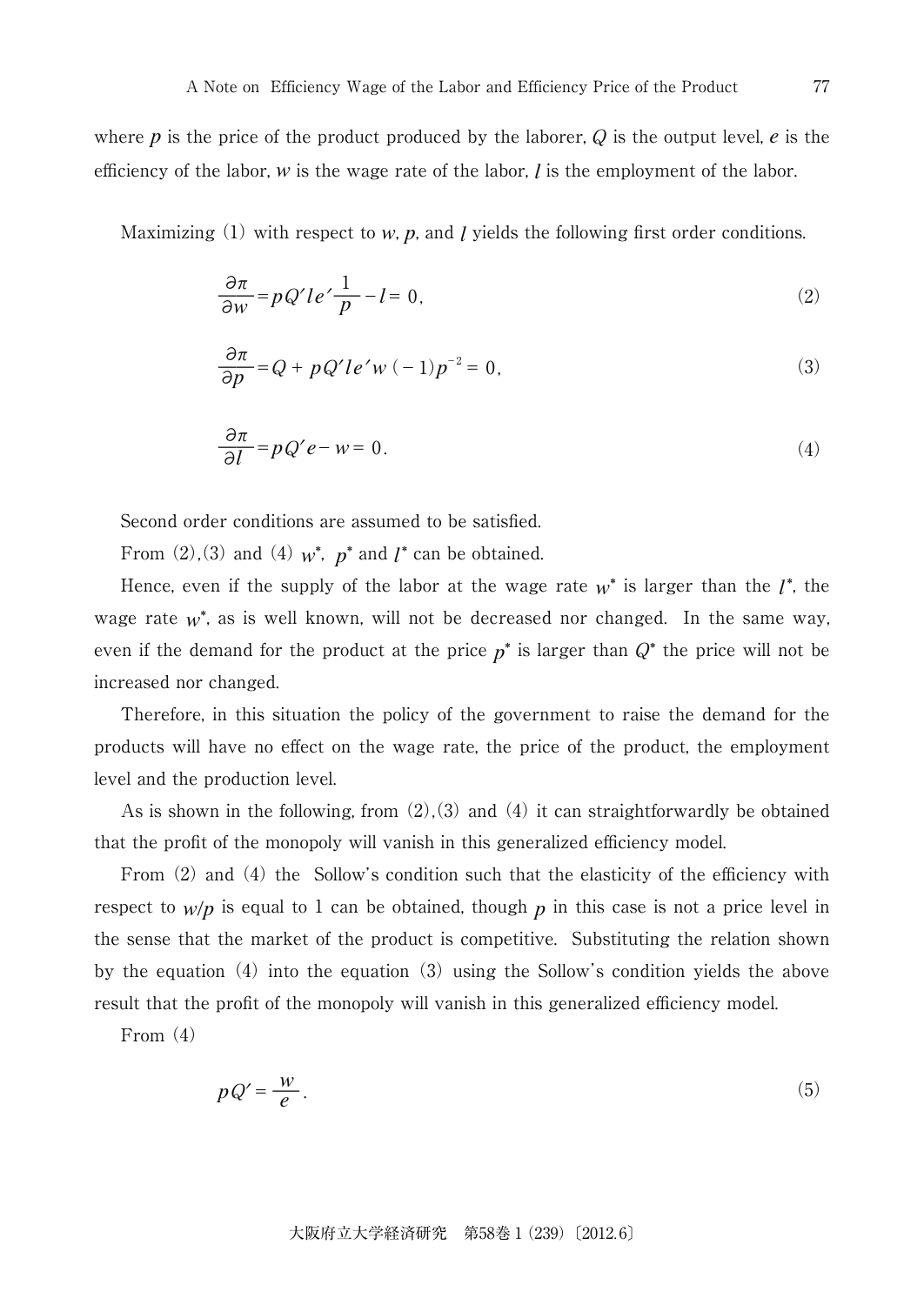Substituting (5) into (3) yields the following equation.

$$
pQ' = \frac{w/p}{e}e'wl.
$$
\n(6)

Substituting the Sollow's condition into (6) yields the result (7) that the profit of the monopoly will vanish in this generalized efficiency model.

$$
\pi^* = 0. \tag{7}
$$

#### 3. Concluding Remarks

The efficiency of the laborers may not be kept constant but rather be decreased, even if the wage rate is kept constant, when the products produced by them can obtain higher valuation in the product market and can be sold at the higher price.

Hence, in this note it is assumed that the efficiency of the laborers will depend on the ratio between the wage rate and the price of the products produced by them.

In this note a case of monopoly and monopsony will be considered. From the analysis of this note the following results have been derived.

 $(i)$  If the supply of the labor at the efficiency wage is sufficiently large and the demand for the product at the efficiency price is sufficiently large, the wage rate, the price of the product, the amount of employment, and the supply of the product will not be changed. Hence in the above case, at the efficiency wage and at the efficiency price the price of the product will not be raised nor changed even if the excess demand for the product is positive, while the wage rate is not decreased nor changed even if the excess supply of the labor is positive. Therefore, in this situation the policy of the government to raise the demand for the products will have no effect on the wage rate, the price of the product, the employment level and the production level.

(ⅱ) In this generalized efficiency model, the profit of the monopoly will vanish.

Hence, even if the supply of the labor at the efficiency wage rate is larger than the demand for the labor, the wage rate, as is well known, will not be decreased nor changed. In the same way, even if the demand for the product at the efficiency price is larger than the supply of the product, the price will not be increased nor changed.

Therefore, in this situation the policy of the government to raise the demand for the